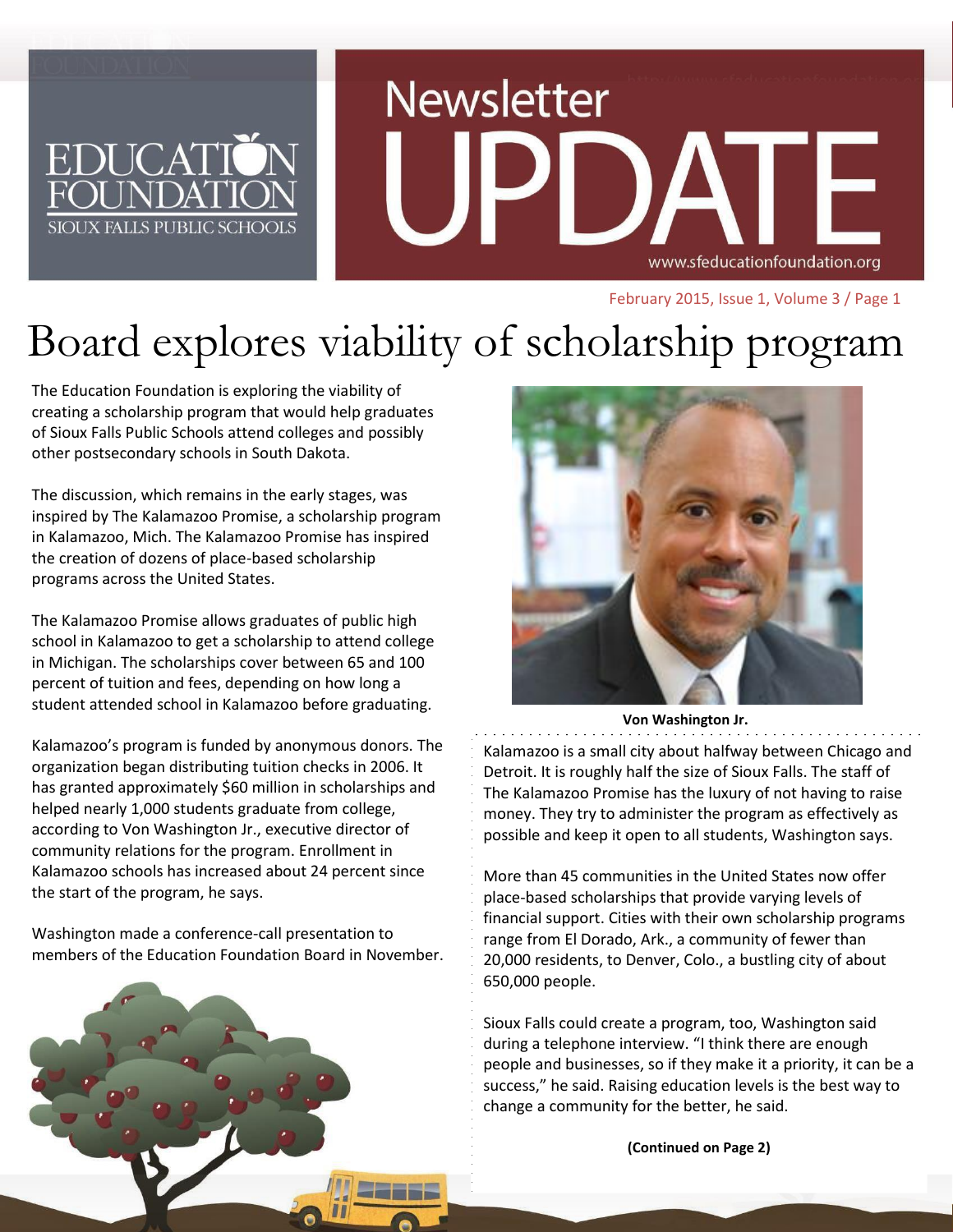

#### February 2015, Issue 1, Volume 3 / Page 2

# Program could help employers as well as students

#### **(Continued from Page 1)**

Discussions about creating a local, place-based scholarship program initially began in Sioux Falls about five years ago among community development leaders. At the time, there was concern about the education level of Sioux Falls residents compared with peer cities in the region. Vernon Brown was on the City Council at the time. He has helped revive the discussion as a member of the Education Foundation Board.

"I think it's something Sioux Falls should consider. I think there are people who have the potential and capacity to get us started," Brown says.

"It's an aggressive goal, but I think you always need one of those out there to raise the discussion of where we could go as a community," he says.

Brown and other local officials acknowledge that providing full scholarships for graduates of Sioux Falls Public Schools probably would not be feasible. However, they say, partial scholarships could be within reach.

Amy Scott-Stoltz, who chairs the Education Foundation Board, notes that state government recently stepped forward with an ambitious program to provide scholarships to students who attend technical institutes in South Dakota.

"There is obviously a need in South Dakota for employees that have education beyond high school, whether it is technical or college or another option. This should be explored further. The Education Foundation has a duty to explore options to enhance opportunities for graduating students and help raise education levels in the community," Scott-Stoltz says.

"We are starting to look at the viability of a scholarship program for Sioux Falls Public School students as one way to help local employers find qualified workers as well as a way to keep our children from moving away. This program would help make our kids ready for employment as well as help attract qualified employees from other states who are looking to raise their children here. It could also be a catalyst in helping to bring new businesses to the area," she says.





**Vernon Brown Amy Scott-Stoltz**

Slater Barr, president of the Sioux Falls Development Foundation, is familiar with The Kalamazoo Promise. He is Friends with Ron Kitchens, the CEO of Southwest Michigan First, a jobs-development organization in Kalamazoo. Talks about creating a scholarship program in Sioux Falls remain in the awareness-raising phase, Barr says.

"Yes, I think it would be viable. The key components are having a community that is forward thinking and sees the importance of education," Barr says.

The Kalamazoo program was announced in November 2005. It has attracted national media attention and steadily inspired the creation of other place-based scholarship programs in the United States. "Behind the scholarship is an ambitious economic development agenda that seeks to revitalize the city and region through a substantial investment in public education," according to research from the UpJohn Institute, which researches and evaluates The Kalamazoo Promise.

### Our Mission

The mission of the Sioux Falls Public Schools Education Foundation is to enhance educational opportunities and promote achievement among all students by supporting academic projects and activities not funded by tax dollars.

It is our belief that the good life we share here is a reflection of the quality education our students receive in our local public schools.

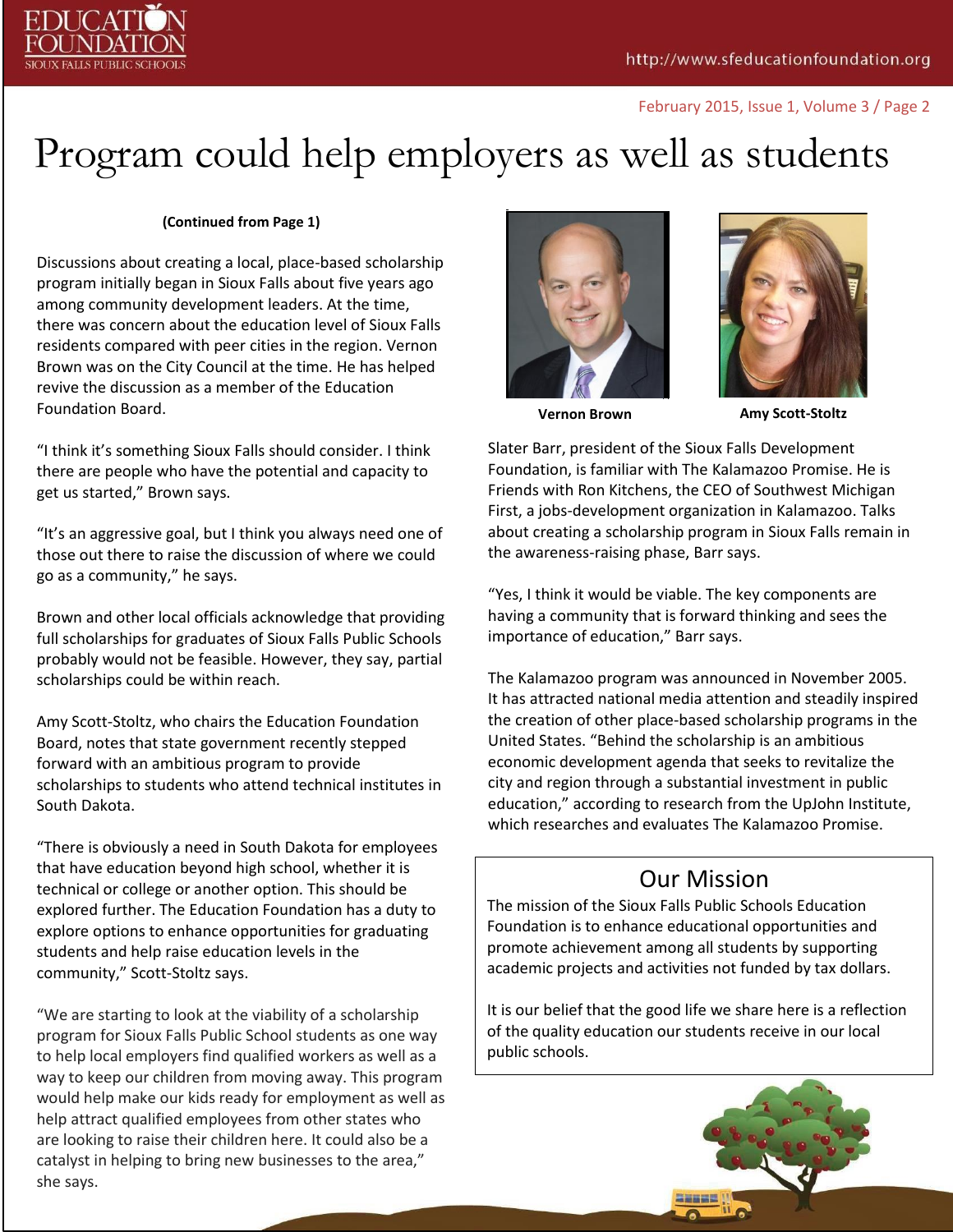

#### February 2015, Issue 1, Volume 3 / Page 3

# Powers grew up wanting to become a teacher

Anne Powers knew as a child that she wanted to become a teacher. She grew up in Mitchell, S.D. in a family of teachers. As a young girl, she liked to play school and help out at her father's elementary school.

Her father was a teacher and coach for more than 40 years, and her mother had taught before Anne was born. Anne's older brother, Mike, grew up to become a teacher, too.

Powers has taught in the Sioux Falls School District for 16 years – one year at Laura B. Anderson Elementary and the past 15 at John Harris Elementary. She has primarily taught first grade but this year is teaching second grade.



**Anne Powers serves on the Education Foundation Board.**

"I love watching children learn, and I enjoy helping them realize that they can do whatever they want when they work hard," says Powers, who has served for eight years on the Board of the Education Foundation. She initially was recruited to join the Board by Carla Middlen, a former school administrator and Board member. "I have enjoyed every moment," Powers says.

The Board grows every year in its ability and capacity to help schools, says Powers, referring to annual grants awarded by the Education Foundation that help teachers with innovative classroom projects. The Foundation also helps first-time teachers buy classroom supplies. "Everything the Education Foundation Board has done for teachers and students has been phenomenal," Powers says. She is grateful for the financial contributions from businesses and individuals that have allowed the Education Foundation to help improve education in local public schools.

Fellow Board members appreciate Powers' work on the panel. Recently retired member Doug Erickson served with Powers on the Board's grants and nominating committees. Erickson says he enjoyed serving with the hard-working Powers. "She's just a wonderful person, very dedicated in the classroom for parents and children and families. Just a very professional lady to work with," Erickson says. "She's made a big difference for parents and children in the school district."

Nancy Hagen, principal at John Harris, praises Powers' work as a teacher. Powers is a passionate, conscientious educator, Hagen says. "She is admired by her colleagues. She is respected by the parents of children she serves. Her work ethic is like no other. She is absolutely a remarkable educator," Hagen says. "I hope I work with her forever."

Powers, who is reluctant to talk about herself, says she is more of a contributor to Education Foundation projects than a leader of initiatives. "Whatever I can do to help, I'll do," she says.

#### # # #

Nancy Duncan is the newest member of the Education Foundation Board. She is a retired teacher and administrator. In addition to Duncan and Powers, members of the Board are: Vernon Brown (Secretary), Catherine Dekkenga, Diane Dietsch (Vice Chair), Stephanie Gongopoulos, Teresa Jackson, DeeAnn Konrad, Mike Moore, Justin L. Reilly (Treasurer), Carly Reiter (Ex Officio), Amy Scott-Stoltz (Chair) and Jamie Simko. The volunteer Board is assisted by two part-time employees: Foundation Coordinator Angie Kuiper and Newsletter Editor Rob Swenson.

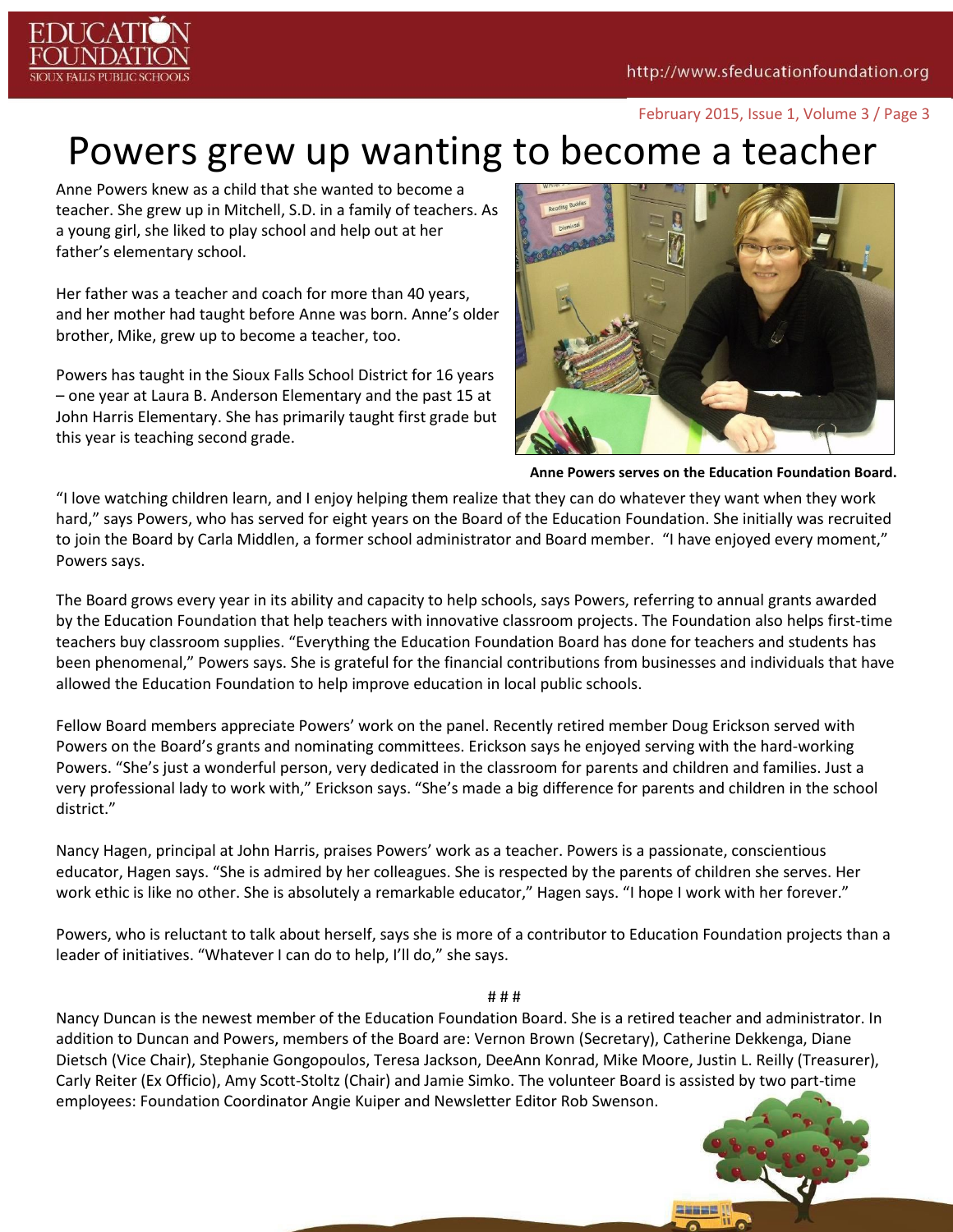

A February 2015, Issue 1, Volume 3 / Page 4

## g Project-based learning is focus at New Tech High

Zoey O'Brien wanted to attend New Technology High School. She understood that New Tech was different than other high schools in Sioux Falls. But as a freshman, she became frustrated and wanted to leave. Upperclassmen encouraged her to stay, and she's glad she did.

"It's been a ride, but it's definitely been a good one," O'Brien says. "I definitely feel I've grown at New Tech."

O'Brien began high school with leadership potential. But, by her own admission, she also had a tendency to be bossy and take on too much work. If something needed to be done right, she figured, she'd better do it herself, she says.

Her thinking changed when she began to realize that to complete projects at a high level, she had to work effectively with others, she says. The project-based, team-learning approach at New Tech taught her to appreciate the contributions of others.

"She's entering the workforce as a leader who can encourage people to be successful," says Jason Currie-Olson, a language arts teacher at New Tech.

As a senior, O'Brien spends three afternoons a week assisting at Harvey Dunn Elementary School. She plans to go to college and become a special education teacher.

She will be moving on as a graduate of a specialized but fullfledged high school with the Sioux Falls School District. New Tech is sometimes confused with Career & Technical Education Academy, which is a separate institution in Sioux Falls that students can attend part time to take career-oriented classes.

Teachers at New Tech take a different approach to teaching traditional high school subjects such as English, history and science. Students still must meet state standards, however. Typically, students are divided into groups of three or four, and they work together to solve problems and complete projects.

Projects often have a real-life, business-connected flavor. Students might learn a mathematics equation by reconstructing a car-accident scene, for example. Or they might write news reports about events described in a play by William Shakespeare.



**Zoey O'Brien is a senior at New Technology High School.**

# Want to help improve local education? Make a donation

The Education Foundation is a nonprofit organization endorsed by the Sioux Falls School District. Its objective is to improve education by assisting teachers and students.

You can help. You can make a difference by donating to the Education Foundation to support academic projects and activities that are not supported by tax dollars. Gifts to the Foundation fund programs that reward and encourage innovative teaching. Grants also are awarded to help new, first-time teachers buy classroom supplies.

More information about making donations, as well as education news, is available on the Foundation's website, [www.sfeducationfoundation.org.](http://www.sfeducationfoundation.org/) Businesses and individuals with questions about donation options also may call the Sioux Falls Area Community Foundation at 605-336-7055.



**(Continued on Page 5)**